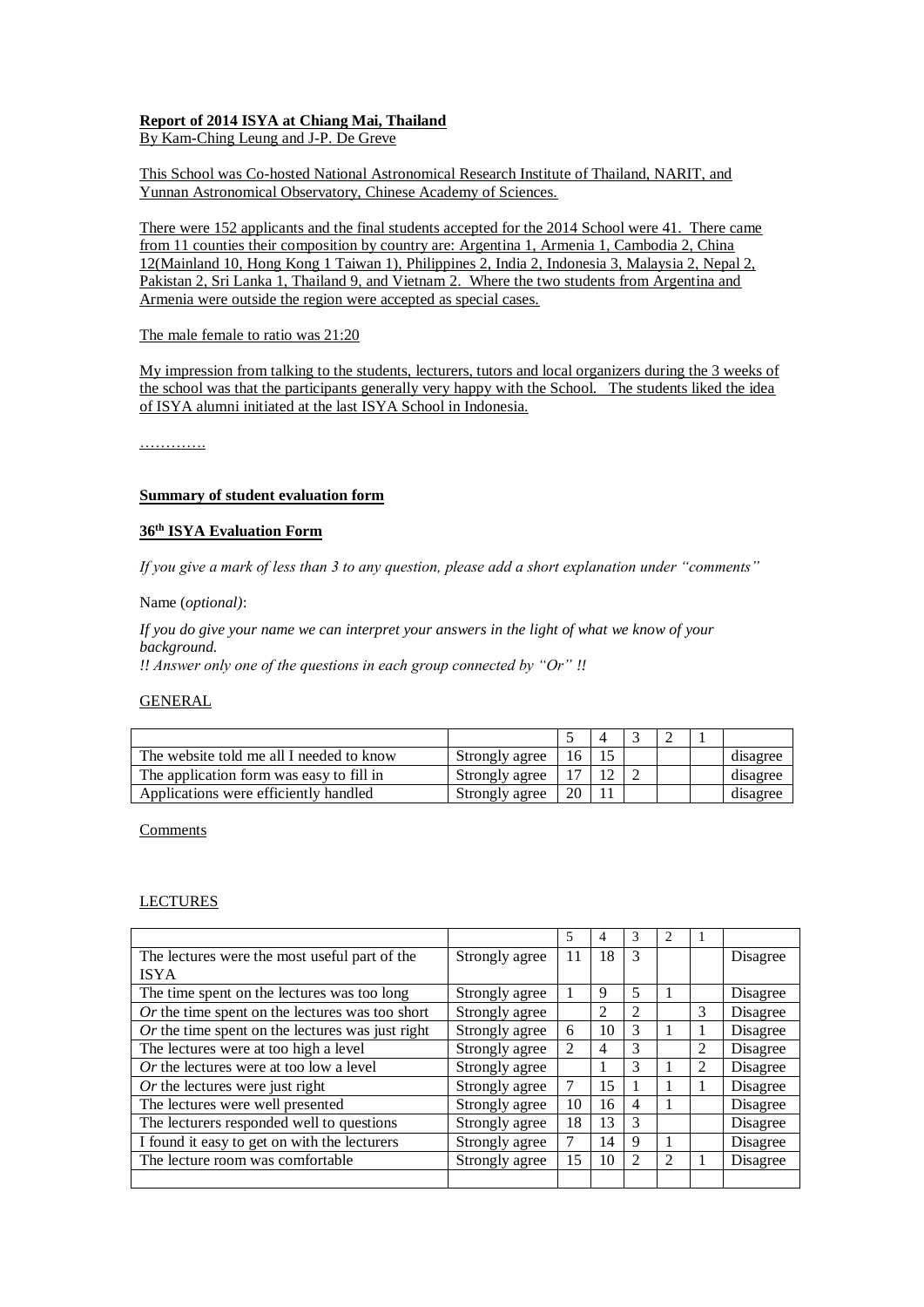# ................................................................................... .................................................................................. Comments:

I found the following lecture(s) most useful (max.  $2$ ) : .

Black holes, black boles, eclipsing stars, space astronomy, instrumentation, stellar atmosphere, radio astronomy, cosmology, good lectures: Gerbaldi, Guinan, Leung, Dennefeld, Uday,Zhu, room too cold, stellar pulsation, variable stars, galaxies, too bright & long to interact with lecturers, space mission, planetary photography, special session on IRAF, solar activity, should have more lectures distributed in 3 weeks, stellar evolution,

# OINGBSERVATION TRAINING

|                                                    |                | 5  | 4  | 3  | 2 |                |          |
|----------------------------------------------------|----------------|----|----|----|---|----------------|----------|
| The observation projects were the most useful      | Strongly agree | 16 | 10 | 5  |   |                | Disagree |
| part of the ISYA                                   |                |    |    |    |   |                |          |
| The time spent on observation was too long         | Strongly agree |    |    | 7  | 2 | 3              | Disagree |
| $Or$ the time spent on observations was too short  | Strongly agree | 4  | 8  | 5  |   |                | Disagree |
| $Or$ the time spent on observations was just right | Strongly agree |    | 4  |    |   | 1              | Disagree |
| The lectures did not prepare me adequately for     | Strongly agree |    | 7  | 11 | 2 | 7              | Disagree |
| the observations                                   |                |    |    |    |   |                |          |
| It was ok just to learn on observing techniques    | Strongly agree |    | 8  | 9  | 5 |                | Disagree |
| The computing facilities were good                 | Strongly agree | 15 | 9  | 4  | 3 |                | Disagree |
| The help I got with my project was adequate        | Strongly agree | 11 | 11 | 7  |   |                | Disagree |
| I found the tutors helpful and easy to get on      | Strongly agree | 17 | 6  | 6  |   |                | Disagree |
| with                                               |                |    |    |    |   |                |          |
| The balance between the observing/data             | Strongly agree | 5  | 8  | 11 | 5 | $\overline{1}$ | Disagree |
| reduction part, and lecture part was allright      |                |    |    |    |   |                |          |

Comments:

Reduction too short, important data reduction, how to do simulation, lectures shorter and more time for observation & IRAF, could join two groups, more training in other projects also,

# INDIVIDUAL AND PROJECT PRESENTATION EXERCISE

|                                               |                |    |    | 3              |   |          |
|-----------------------------------------------|----------------|----|----|----------------|---|----------|
| The individual student presentations were the | Strongly agree | 8  | 12 | 5              | 4 | disagree |
| most useful part of the school                |                |    |    |                |   |          |
| The time spent on this was too long           | Strongly agree |    | 2  | 3              | 4 | disagree |
| Or the time spent on this was too short       | Strongly agree |    | 4  | 3              |   | disagree |
| Or the time spent on this was just right      | Strongly agree | 11 | 9  | 3              |   | disagree |
| This exercise was well organized              | Strongly agree | 14 | 10 | $\overline{4}$ |   | Disagree |
| This exercise was interesting                 | Strongly agree | 16 |    | 5              |   | Disagree |
| The project presentations were very useful    | Strongly agree | 12 | 13 | 5              |   | Disagree |
| The project presentations were well presented | Strongly agree |    | 19 |                |   | Disagree |

Comments:

More time for presentation, longer reduction time, some tutor English difficult,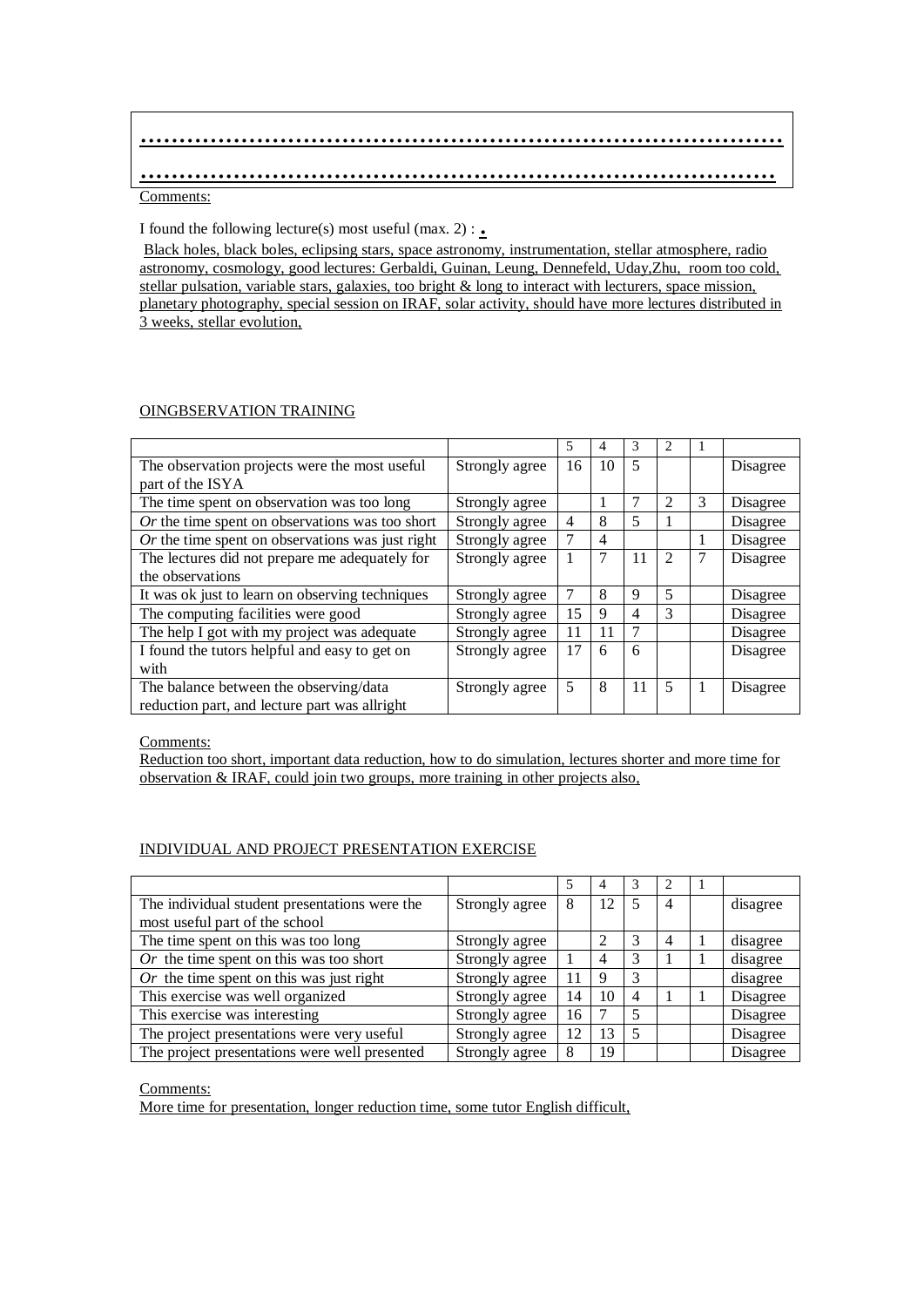# ACCOMMENTATION:

|                                               |                |    | 4 | 3              |  |          |
|-----------------------------------------------|----------------|----|---|----------------|--|----------|
| The airport transport was efficiently done    | Strongly agree | 21 |   | 2              |  | disagree |
| The rooms at Chiang Mai were good             | Strongly agree | 21 |   | 3              |  | disagree |
| The breakfast was good                        | Strongly agree | 18 | 8 | $\overline{4}$ |  | disagree |
| The meals were good                           | Strongly agree | 17 | 9 | 4              |  | disagree |
| The organizational support was good           | Strongly agree | 22 |   |                |  | Disagree |
| Generally, the ISYA environment was good      | Strongly agree | 22 | ⇁ | $\overline{2}$ |  | Disagree |
| Chiang Mai was a good place to hold this ISYA | Strongly agree | 24 | 9 |                |  | Disagree |
| The accommodation at CMU observatory was      | Strongly agree | 17 |   | $\mathcal{L}$  |  | Disagree |
| ok                                            |                |    |   |                |  |          |

Comments:

Food good but same every day, Doi Inthran is good, hotel WIFI too slow for work,

# Cultural tours, leisure, and pubic lectures:

|                                                           |                | 5              | $\overline{4}$ | 3              | $\overline{2}$ | 1 |          |
|-----------------------------------------------------------|----------------|----------------|----------------|----------------|----------------|---|----------|
| The leisure possibilities after the lectures were         | Strongly agree | 14             | 17             | 1              |                |   | disagree |
| good                                                      |                |                |                |                |                |   |          |
| The Welcome Reception was good                            | Strongly agree | 18             | 13             |                |                |   | disagree |
| The informal outdoor dinner at Chiang Mai                 | Strongly agree | 17             | 10             | 3              |                |   | Disagree |
| University?s Sirindhorn Observatory was good              |                |                |                |                |                |   |          |
| The King's birthday celebration on 5 December<br>was fine | Strongly agree | 25             | 5              |                |                |   | Disagree |
|                                                           |                |                |                |                |                |   |          |
| The ISYA closing banquet was good                         | Strongly agree | 14             | 11             | 1              | $\mathbf{1}$   | 1 | Disagree |
| The public talk by Raymond Ritchieon "Signs"              | Strongly agree | $\overline{7}$ | 14             | $\overline{7}$ | 1              |   | disagree |
| of Life on Other Planets" was good                        |                |                |                |                |                |   |          |
| The public talk by Michèle Gerbaldi on "Gaia:             | Strongly agree | 16             | 12             | 1              |                |   | Disagree |
| the space mission" was good                               |                |                |                |                |                |   |          |
| The public talk by Charles Baylin on "How To              | Strongly agree | 22             | 9              |                |                |   | Disagree |
| See a Black Hole" was good                                |                |                |                |                |                |   |          |
| The visit to the City Temples and a Handicraft            | Strongly agree | 21             | $\overline{4}$ | 1              |                |   | Disagree |
| Village on 29 November was good                           |                |                |                |                |                |   |          |
| The visit to Doi Suthep, Bhuping Palace and a             | Strongly agree | 20             | 8              | $\mathbf{1}$   |                |   | Disagree |
| Hill-tribe Village on 30 November was good                |                |                |                |                |                |   |          |
| The visit to the Elephant Camp on 5 December              | Strongly agree | 21             | $\overline{7}$ | $\overline{c}$ | 1              |   | Disagree |
| was good                                                  |                |                |                |                |                |   |          |
| Generally, this part of the ISYA was good                 | Strongly agree | 18             | 9              | 1              |                |   | Disagree |

Comments:

# THE FUTURE

| I developed an international network as a result<br>of this ISYA | Strongly agree | 18              | 12 |  | disagree |
|------------------------------------------------------------------|----------------|-----------------|----|--|----------|
| I find a future ISYA alumni association very<br>useful           | Strongly agree | 21 <sup>1</sup> |    |  | disagree |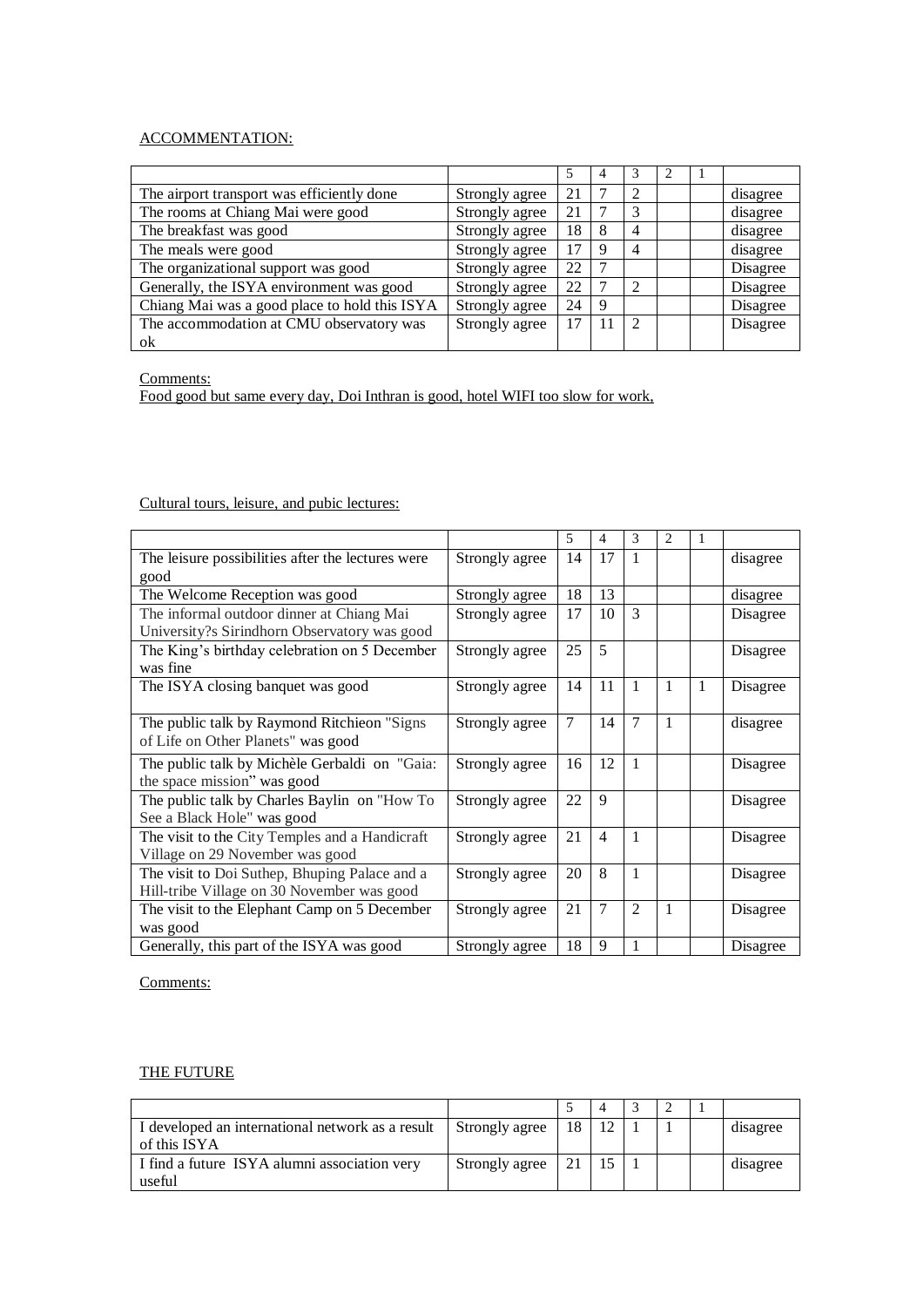| ISYA should develop a database with ISYA      | Strongly agree | 20 | 9  | 2            |  | disagree |
|-----------------------------------------------|----------------|----|----|--------------|--|----------|
| alumni to inform them                         |                |    |    |              |  |          |
| The ISYA helped me to better understand my    | Strongly agree | 18 | 10 | 2            |  | Disagree |
| actual research interests                     |                |    |    |              |  |          |
| The ISYA encouraged me to strengthen my       | Strongly agree | 20 | 10 | $\mathbf{I}$ |  | disagree |
| research in astronomy                         |                |    |    |              |  |          |
| Through the ISYA I acquired a broader view on | Strongly agree | 20 |    |              |  | disagree |
| the research done in astronomy                |                |    |    |              |  |          |
| I have benefited significantly from attending | Strongly agree | 22 |    |              |  | Disagree |
| this ISYA                                     |                |    |    |              |  |          |

### Comments:

If you agree strongly (4-5) with having an alumni association, please write what this association should provide you with:

Alumni association provide discussion group, what friends research are doing, build strong network, alumni will be helpful, academic news & opportunities, e-mail addresses, corporation, monthly bulletin, good association with lecturers and students has to be managed, what alumni can utilize,

If you have any other comments, please put them here:

Thanks for LOC booking take, have some problem with vegetarian meals but understandable, keep contact helpful for research, school has both theory & observation should go on for a whole year, have more reduction, feel lucky to be a student,

---------------------------------------------------

# A BRIEF SUMMARY OF STUDENT'S COMMENTS FROM EVALUATION FORM

### LECTURERS

Black holes, black boles, eclipsing stars, space astronomy, instrumentation, stellar atmosphere, radio astronomy, cosmology, good lectures: Gerbaldi, Guinan, Leung, Dennefeld, Uday,Zhu, room too cold, stellar pulsation, variable stars, galaxies, too bright  $\&$  long to interact with lecturers, space mission, planetary photography, special session on IRAF, solar activity, should have more lectures distributed in 3 weeks, stellar evolution, There should be a few more lectures but distributed well within 3 weeks, and not just all lectures within 2 weeks. I think there were many lectures that were kind of specific and advanced but at the same time were a good introduction for future research. I guess that may be some of them should have been optional. Some lectures weren't good with exposes, but boring.

### OBSERVATION

Reduction too short, important data reduction, how to do simulation, lectures shorter and more time for observation & IRAF, could join two groups, more training in other projects also,

### PROJECT

More time for presentation, longer reduction time, some tutor English difficult, we should have two projects instead of one and getting the project is only by selection from the whole list, may be it was not an organizational problem but a misinterpretation for the students who didn't respect the length of the presentations. So they couldn't give a good overview of their work

### ACCOMMODATION

Food good but same every day, Doi Inthron is good, hotel WIFI too slow for work,

### **TROUR**

There was no visit to any place on 29th,

### FUTURE

Alumni association provide discussion group, what friends research are doing, build strong network, alumni will be helpful, academic news & opportunities, e-mail addresses, corporation, monthly bulletin, good association with lecturers and students has to be managed, what alumni can utilize,